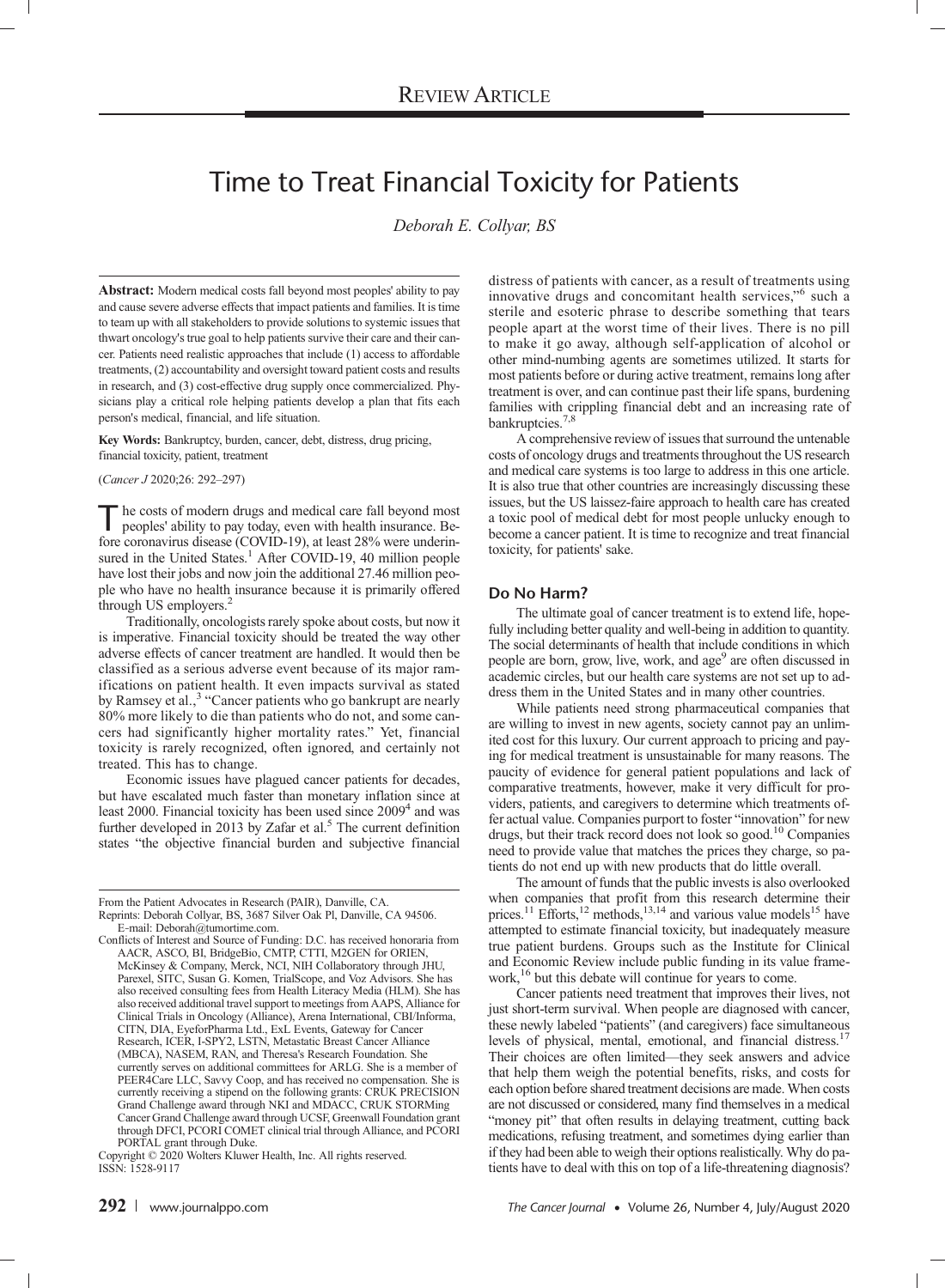It may be difficult for someone who makes a comfortable 6 or 7-figure income to understand the gravity of the situation their patients face. Perhaps those who experience massive student loans can relate a bit better, although their future prospects are much brighter than most of their patients. COVID-19 adds even more layers of complexity and consternation since studies show that cancer patients and survivors appear to be at higher risk of the disease and its complications. Here are some situations that may shed more light on the real-life decisions patients must face.<sup>18</sup> Consider the following:

- the 43-year-old single mom who has to decide between that new ovarian cancer maintenance therapy of olaparib/bevacizumab or paying for the college her son was just accepted into<sup>19</sup>
- the 62-year-old business owner just diagnosed with colorectal cancer, who recently implemented a coinsurance plan so she would not have to lay off employees; surgery and treatment have been postponed because of COVID-19, but she is not sure she can afford it anyway
- the 25-year-old truck driver who has no insurance and was just diagnosed with Hodgkin lymphoma
- the 72-year-old grandfather who wishes someone knew which of the 6 to 8 new drugs for his acute myeloid leukemia might help him avoid a transplant<sup>20</sup>
- the 50-year-old employee whose boss just rehired her as a "parttime" consultant to avoid paying rising health benefits; she also wishes that PARP (poly[ADP ribose] polymerase) inhibitor had been compared to carboplatin to know which option may better treat her breast cancer in a cost-effective way
- the 57-year-old dad who wishes the expensive prostate cancer oral agent had been compared to the chemotherapy with similar results so he can enjoy walking his daughter down the aisle at her wedding next year instead of worrying about where the money will come from  $21$
- the 68-year-old widow diagnosed with de novo metastatic breast cancer who cannot afford to quit working after her husband died and cannot get coverage for abemaciclib because she did not file for Medicare's Part D
- the 39-year-old professor whose father died of COVID-19 as he faces his own anaplastic lymphoma kinase–mutated lung cancer, copays, and decisions
- the 56-year-old bladder cancer patient who cannot get his treatment because of drug shortages caused by unintended regulatory consequences and raised prices $22$
- the 78-year-old melanoma patient who would like to know when he can stop taking the latest expensive immunotherapy agent

## The Least Discussed Adverse Effect

Financial toxicity is a major adverse effect for most cancer patients today. In fact, it has become so common that the National Cancer Institute devotes detailed pages on its website for providers and for patients.<sup>23</sup> Financial toxicity begs questions such as "What is an acceptable 'grade' level and for whom?" "Why is not it discussed with all patients?" "Why should people be expected to support medical research and clinical trials that end up creating drugs they cannot afford and, therefore, may never use?

Patients appreciate shared decision making with providers<sup>24</sup> that (1) realistically lays out their options, (2) bases advice on potential benefits and risks for old and new treatments, (3) offers insights on costs and value, and (4) accepts their choice after they make tradeoff decisions.

US patients are caught in the middle of a broken health care system and are forced to manage their own care and expenses.

Varied costs for medical procedures and convoluted billing make it virtually impossible to apply "consumer" price shopping tactics for things such as magnetic resonance imaging scans, drugs, and even blood tests. A survey by the Henry J. Kaiser Family Foundation found that "the high cost of prescription medications, especially those to treat serious medical conditions such as cancer, is the top health concern of 77% of those Americans polled."<sup>25'</sup> In a survey from the Cancer Support Community, the top cost concerns for cancer patients included (1) out-of-pocket (OOP) for insurance premiums, (2) coinsurance for services such as laboratory work or physician visits, and (3) drug copays.<sup>26</sup>

To put this in proper perspective, let us look at 2018, when an estimated 15.5 million people were living after a cancer diagnosis.<sup>27</sup> Surveys from the Livestrong Foundation found<sup>28</sup>:

- Sixty-two percent worried about large bills.
	- That's every single person in New York City and San Jose combined (9.6 million people).
- Forty percent had to make financial sacrifices to pay for their treatment.
- That's everyone in Los Angeles and Houston combined (6.2 million people).
- Thirty-four percent had to borrow money or go into debt to pay for therapy.
	- That's everyone in Chicago, Phoenix, and Jacksonville combined (5.2 million people).
- Fifty-two percent said they owed \$10,000 or more.
	- That's every person in Philadelphia and Denver combined (2.7 million people).

Additional studies have shown that many patients cut doses or forego medical treatment, $29,30$  even when they have insurance.<sup>2</sup> Those without insurance, or who are underinsured, are often charged list price for drugs and medical costs. Billing is undecipherable, especially to those with average insurance knowledge. They are far more likely to have problems with payments and end up skipping more procedures.<sup>31</sup> In addition, many older Americans have multiple chronic medical conditions with medications for each, $32$  live on fixed incomes, and can spend up to 63% of their household income on OOP expenses.33

## How Treatment Costs Impact Patients and Their Families

There is much more to medical treatment than the cost of each drug,<sup>34</sup> although those costs are unreachable for many patients. Melissa Miller, Media Outreach Director of the Mesothelioma Center, explains, "People often only think up to surgery, but postoperative care is where the higher costs are. Dealing with complications and covering costs of scans, home care, and follow-up treatments such as chemotherapy is when it gets really expensive."<sup>35</sup> People with jobs and insurance can rack up tens of thousands of dollars in medical debt. What is it like for more than 67.5 million uninsured or underinsured people when drug treatments can average \$150,000?

A cancer diagnosis affects all facets of life, including future plans. What patients really want, and need, is a treatment that works for them and, preferably, one that they can afford. This would allow them to enjoy life until they die a quick, relatively painless death, which is what most humans desire. Patients and their families are the only ones who see the whole picture that hinders them as they try to balance their lives, as the following examples (although not inclusive) show:

• Medical care costs include ongoing care in addition to the initial treatment.<sup>36</sup> This can include items such as genomic testing,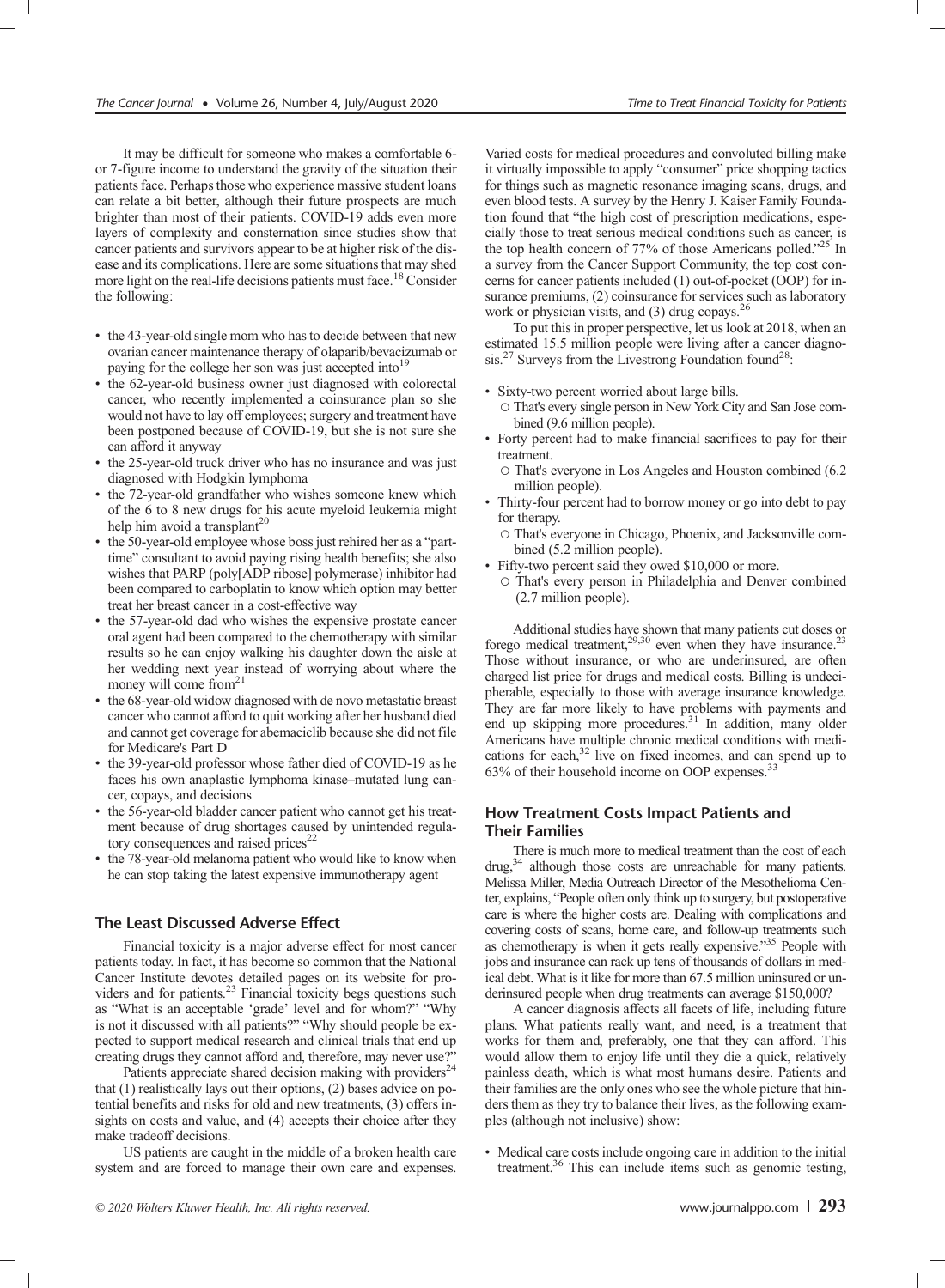ongoing treatment (with unknown duration), medical procedures, tests and laboratories, supportive care, administration of treatment, and hospital/care center visits.

- Ongoing medical checks include OOPs and travel expenses. Each treatment has adverse effects. More medications and visits are needed to cover those adverse effects, some of which are debilitating and can keep them from working or functioning (fatigue does not mean just being tired). Each of these visits can cost hundreds or thousands of dollars.
- Treatment complications can land people in the hospital, and they have no control over what tests are ordered. The ensuing costs add up on their undecipherable bill. If they are uninsured, they are often charged list price for everything, creating an endless cycle of debt.
- Many cancer patients either have, or end up with, comorbidities, such as heart disease after doxorubicin. Comorbidities increase the amount of checks and tests, medications, and complications with treatments.
- Lost wages occur during treatment and sometimes last long after. More bills accumulate when no money comes in from a job.<sup>3</sup> The current US administration's efforts to repeal the Affordable Care Act, as well as unprecedented rates of unemployment due to the COVID-19 crisis, only exacerbate these problems. Cancer diagnoses often lead to being laid off, even though there are laws that supposedly protect people from this,<sup>38</sup> but it is extremely diffusive to make a case refuting "performance issues"<sup>39</sup> ficult to make a case refuting "performance issues."
- Families suffer too. Home care and caregiving for older adults, parents, or children often suffer or must be discontinued. Many families are put into debt for medical treatment that may or may not help their loved one.
- A recurrence, "second primaries," or metastasis linger in minds for years, even if they do not come to fruition. Many (perhaps even most) cancer survivors cannot count on being "cured." Treatment can help, but remission for life is unknown, and many are surprised years later.

## Value: Eye of the Beholder

Part of the conundrum surrounding the cost of drugs and cancer treatment is the confusion caused when different definitions are used for different terms by companies, insurers, health systems, physicians, patients, and people. The terms "price" and "cost" are not the same, depending on whose perspective is being discussed. "Money" does not equal "value" either.

Everyone uses "value," but it means very different things to companies than it does to payers or patients. Ultimately, true "value" should refer to the results that reach patients and their families. The system, however, rarely takes their real-life circumstances into consideration during development and pricing strategies.

Unfortunately, a question that is regularly heard in patient communities is: "Why should we support research for drugs that no one can afford?" It is very difficult to answer this question, and yet the system relies on the support of patients and their families when trying to develop new agents, drugs, and treatments. Clinicians share these concerns, as evidenced by Carrera et al.,<sup>6</sup> "…We are concerned about whether our patients will benefit or be priced out of the market because of high OOP costs for cancer drugs and high insurance premiums, which incorporate higher spending projections on cancer treatment."

This is why patient experience data and research are so important. Patients deal with much more than medical expenses as they try to keep living. These issues also show why it is critical for research to identify the correct dosage and regimen for each drug treatment within subpopulations of patients, whether single agent or combination therapy, and in what form. Oral medications

sound enticing at first, but not when the price is at least double while offering questionable results. Patients want and need better treatment, not just more of them. It is much better to know which treatments work for specific patient subtypes than it is to have many new drugs that no one knows how to use effectively.

Cancer patients do not receive measurable improvements com-<br>mensurate to skyrocketing costs.<sup>40</sup> Many cancers have less costly treatment options that people should be informed of, how they compare in terms of benefit (e.g., extra survival, fewer long-term adverse effects), and how much each option costs. As Dr. Scott Ramsey stated, "Patients need to know… and… if they get into financial distress and stop their therapy, that's going to impact their survival."<sup>37</sup> Other terms and mindsets matter as well. Words used in research and medical settings, such as "adherence" or "compliance," actually represent more of an "endurance" test for patients.<sup>41</sup> The true goal of oncology medicine is to help patients survive their care, not just their cancer.

# Responsibility Belongs to All of Us

Patient needs rarely drive factors for drug development and medical care—the system has been set by medical billing codes and other misaligned incentives within research and medicine that do not necessarily result in better patient outcomes.

The fact is that none of the "stakeholders" are totally guiltless regarding the problems that need to be fixed. In other words, everyone involved in the system is responsible for problems that affect patients and should take responsibility to work together to rectify untenable and unsustainable issues, including

- patients and patient advocacy groups (PAGs)
- providers and health systems
- companies
- payers • regulators and policy makers

Some patients and PAGs want access to anything that might work, no matter the cost. They believe in the hyperbole spread throughout the medical, research, and online worlds that the newest therapies are better, even though research has proven for decades that this is not always true. In fact, Derek Lowe<sup>42</sup> comments, "The reasons for these failures appear to be unchanged: 75% to 80% are due to problems with efficacy and/or safety… showing just how much we do not know about what we are doing." For example, many patients want an immunotherapy based on exceedingly positive coverage, but do not realize those therapies only work for a small minority of patients and can come with serious adverse events.<sup>43,44</sup> This is equally unsustainable with prices/costs that do not return useful results to patients. Some PAGs may also have conflicts of interest based on company payments, grants, or specific arrangements that do not always put patients first.45 Accepting money from companies does not guarantee a conflict of interest, but full disclosure and transparency are imperative.

Providers often focus on "cure" even when it is not attainable. This manifests into frustration as they persuade patients to try numerous lines of treatment with diminishing returns. When it becomes about treating someone no matter what, patients are put in difficult and expensive positions. In fact, some patients would like to stop treatments that do not work but feel pressure from the medical community and sometimes from their own family to keep going, which exacerbates costs without gain. Feelings of guilt and hopelessness can add to their other burdens. Traditional oncology care models also created accusations that led the American Society of Clinical Oncology (ASCO) to propose a new payment model.46 This only adds to unwelcome perceptions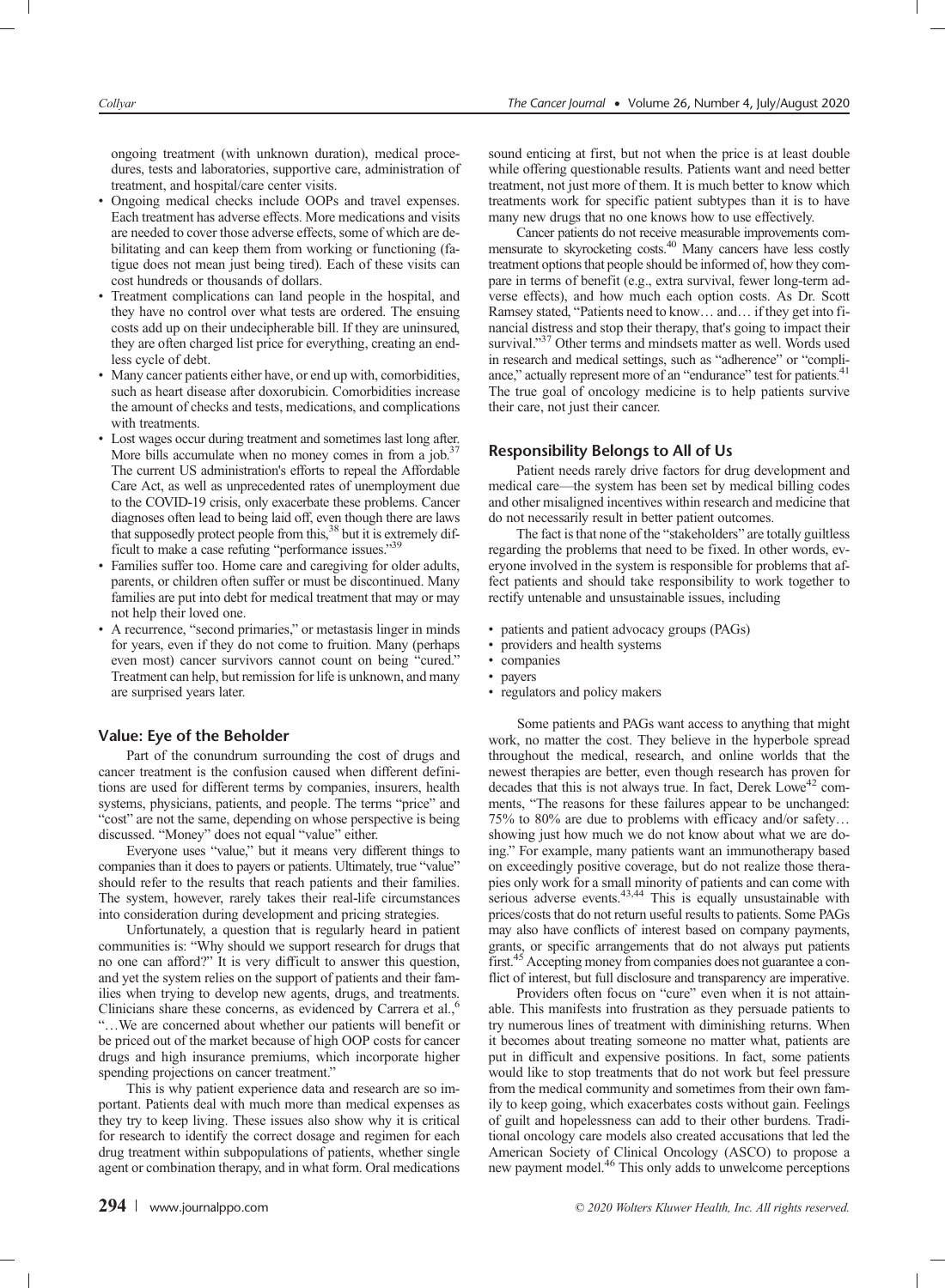when monetary conflicts of interest surface between physicians and companies.47 In addition, health systems can include provider groups, hospitals, and other "cost of care" services, which are also out of control and look greedy.36

Companies are incented to make profit, and their focus remains on product and regulatory requirements for commercialization. While reasonable profitability is acceptable, accountability and price transparency are missing. Although drug prices are not finalized until a new drug label is approved, inflated research and development costs are used as an excuse for high prices.<sup>48</sup> For instance, unrealistic prices for mergers and acquisitions go unchecked in relation to valuation and yet are passed on to payers (which include patients and their families) with no caps.<sup>49</sup> There are very few business fields that treat past failures as a justification for current market pricing,<sup>50</sup> even ones that are highly regulated.<sup>51</sup> Many do not believe the excuse company lobbyists utter that price caps will lower innovation.<sup>52</sup> In fact, analyses "found large pharmaceutical companies did not actually invent most of the drugs they sell."<sup>53</sup>

Many do not trust pharmaceutical companies to price drugs fairly and support government price negotiations, counter to cur-<br>rent laws.,<sup>12,29</sup> For instance, Dr. Brian Druker asked, "When do you cross the line from essential profits to profiteering?" when discussing Gleevec in 2013.<sup>12</sup> Too many drug approvals also apply to "me too" drugs, not novel drugs for true unmet medical need.<sup>54</sup> In addition, company "rebates" confuse pricing issues,<sup>5</sup> and drug assistance programs are not only inaccessible to many patients who need them,<sup>56</sup> companies profit through "a triple boon for manufacturers, …they increase demand, allow companies to charge higher prices, and provide public-relations benefits."<sup>57</sup>

Payers seek relief through new ways to mitigate costs, such as copays, coinsurance, and donut holes. This has led to "spread pricing" through pharmacy benefits managers,<sup>58</sup> who actually exacerbate costs by inflating health care spending.<sup>59</sup> This can create inequitable systems, though, especially for government payers and some employer "cost-sharing" plans.<sup>60</sup> These pharmacy benefits managers are responsible for the tiered formularies that now lead to exorbitant OOP costs.<sup>61</sup> Employers limit their liabilities by switching from employees to "consultants," changing from full-time employees

to part-time, and/or moving to cost sharing insurance plans that create true OOPs for patients.

Regulatory agencies have limited authority, with pieces so scattered that unintended barriers can be created between and even within entities such as Food and Drug Administration, Centers for Medicare & Medicaid Services, Department of Health and Human Services, Centers for Disease Control and Prevention, Office of Human Research Protection, National Institutes of Health, National Cancer Institute, and others. In addition, policy makers and economists want to follow "consumer" models that simply will not work when patients (as consumers) cannot shop for price or alternative treatments. Clearly, the whole picture that patients and their families face daily needs to be explored with all stakeholders together to create systemic changes that address each piece of this broken puzzle (Fig. 1).

#### What Patients Need From Physicians

Patients appreciate shared-decision making with health care providers<sup>24</sup> who  $(1)$  clearly lay out options for their situations, (2) advise on potential benefits and risks for old and new treatments, (3) offer insights and resources on costs and value, and (4) accept their patients' choice after making tradeoff decisions.

As a physician, there are several steps that you can take to help your patients,<sup>62</sup> each and every time.

Here are a few suggestions, although even more are available:

- Follow practice guidelines such as ASCO's Choosing Wisely.<sup>63</sup> Many tests are ordered out of habit that simply waste your patients' time and money.
- Explain treatment options, how long each potentially adds to life and what patients must endure to get that life extension. This includes adverse effects, long-term effects and the cost of each treatment.
- Build financial toxicity into every treatment discussion, whether or not a clinical trial is involved. Many patients will not ask about it, but do not assume you have an accurate picture of their financial situation.



FIGURE 1. The number of cancer patients who have financial concerns.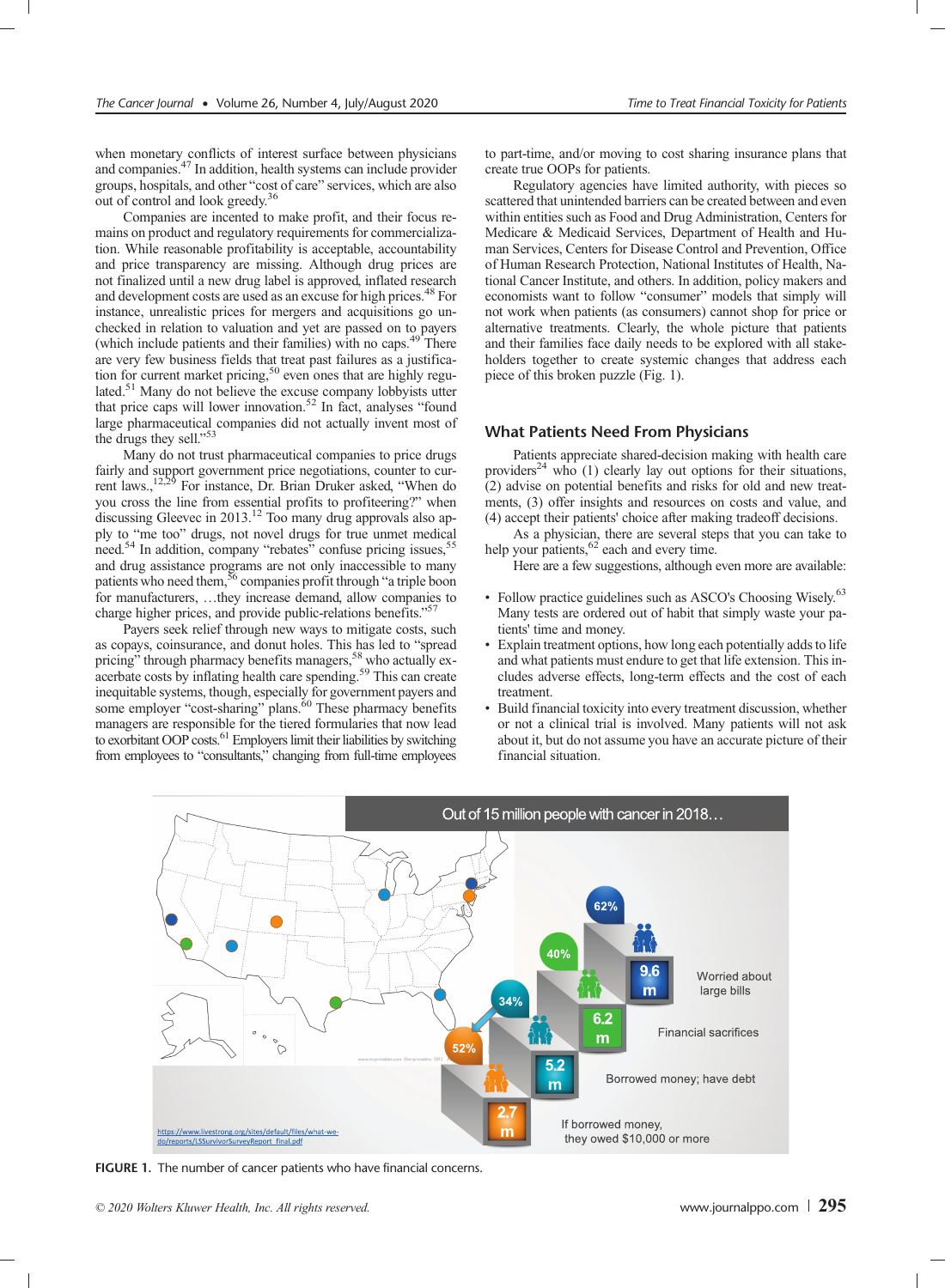- Find out what financial navigation services exist and help your patients find a financial counselor. The Oncology Nursing Society created a thorough Oncology Nurse Navigator Toolkit<sup>64</sup> that can help, while other sources focus on patient resources for useful information about financial toxicity and potential solutions.<sup>67</sup>
- There are useful ways to discuss end-of-life care before someone is in that situation, to set better expectations with patients and their families.<sup>66</sup> Studies have shown that hospice, for example, can actually help patients live longer and better lives when their cancers refuse to stop. Unfortunately, many do not find that out until they are close to dying (within 1 to 2 weeks).<sup>67</sup> ASCO also provides tips for talking with patients about the benefits of end-of-life planning before they need it.<sup>68</sup>

Your efforts are so important to your patients. Your guidance regarding financial toxicity can truly give them the best options to help patients develop a plan that fits each medical, financial, and life situation.

#### ACKNOWLEDGMENT

The author thanks Rick Bangs and Robert Collyar for their input and ideas.

#### **REFERENCES**

- 1. Underinsured rate rose from 2014–2018, with greatest growth among people in employer health plans | Commonwealth Fund [Internet]. Available at: [https://www.commonwealthfund.org/press-release/2019/underinsured](https://www.commonwealthfund.org/press-release/2019/underinsured-rate-rose-2014-2018-greatest-growth-among-people-employer-health)[rate-rose-2014-2018-greatest-growth-among-people-employer-health.](https://www.commonwealthfund.org/press-release/2019/underinsured-rate-rose-2014-2018-greatest-growth-among-people-employer-health) Accessed June 1, 2020.
- 2. Berchick ER, Barnett JC, Upton RD. Current population reports, P60-267 (RV), health insurance coverage in the United States: 2018 [Internet]. US Government Printing Office. 2019. Available at: [https://www.census.](https://www.census.gov/content/dam/Census/library/publications/2019/demo/p60-267.pdf) [gov/content/dam/Census/library/publications/2019/demo/p60-267.pdf](https://www.census.gov/content/dam/Census/library/publications/2019/demo/p60-267.pdf). Accessed May 25, 2020.
- 3. Ramsey SD, Bansal A, Fedorenko CR, et al. Financial insolvency as a risk factor for early mortality among patients with cancer. J Clin Oncol. 2016; 34:980–986.
- 4. Pollack A. For profit, industry seeks cancer drugs [Internet]. The New York Times. 2009. Available at: [https://www.nytimes.com/2009/09/02/health/](https://www.nytimes.com/2009/09/02/health/research/02cancerdrug.html) [research/02cancerdrug.html.](https://www.nytimes.com/2009/09/02/health/research/02cancerdrug.html) Accessed June 2, 2020.
- 5. Zafar SY, Abernethy AP. Financial toxicity, part I: a new name for a growing problem. Oncology (Williston Park). 2013;27:80–149.
- 6. Carrera PM, Kantarjian HM, Blinder VS. The financial burden and distress of patients with cancer: understanding and stepping-up action on the financial toxicity of cancer treatment. CA Cancer J Clin. 2018;68:153-165.
- 7. Himmelstein DU, Thorne D, Warren E, et al. Medical bankruptcy in the United States, 2007: results of a national study. Am J Med. 2009;122: 741–746. Available at: [https://pubmed.ncbi.nlm.nih.gov/19501347/.](https://pubmed.ncbi.nlm.nih.gov/19501347/)
- 8. Gilligan AM, Alberts DS, Roe DJ, et al. Death or debt? National estimates of financial toxicity in persons with newly-diagnosed cancer. Am J Med. 2018;131:1187–1199.e5.
- 9. World Health Organization. About social determinants of health [Internet]. Available at: [http://www.who.int/social\\_determinants/sdh\\_definition/en/](http://www.who.int/social_determinants/sdh_definition/en/). Accessed June 2, 2020.
- 10. Horgan J. The cancer industry: hype vs. reality [Internet]. Scientific American Blog Network. Available at: [https://blogs.scientificamerican.com/cross-check/](https://blogs.scientificamerican.com/cross-check/the-cancer-industry-hype-vs-reality/) [the-cancer-industry-hype-vs-reality/](https://blogs.scientificamerican.com/cross-check/the-cancer-industry-hype-vs-reality/). Accessed June 2, 2020.
- 11. Richtel M, Pollack A. Harnessing the U.S. taxpayer to fight cancer and make profits [Internet]. The New York Times. 2016. Available at: [https://](https://www.nytimes.com/2016/12/19/health/harnessing-the-us-taxpayer-to-fight-cancer-and-make-profits.html) [www.nytimes.com/2016/12/19/health/harnessing-the-us-taxpayer-to-fight](https://www.nytimes.com/2016/12/19/health/harnessing-the-us-taxpayer-to-fight-cancer-and-make-profits.html)[cancer-and-make-profits.html](https://www.nytimes.com/2016/12/19/health/harnessing-the-us-taxpayer-to-fight-cancer-and-make-profits.html). Accessed June 2, 2020.
- 12. Pollack A. Doctors denounce cancer drug prices of \$100,000 a year [Internet]. The New York Times. 2013. Available at: [https://www.nytimes.com/2013/](https://www.nytimes.com/2013/04/26/business/cancer-physicians-attack-high-drug-costs.html) [04/26/business/cancer-physicians-attack-high-drug-costs.html](https://www.nytimes.com/2013/04/26/business/cancer-physicians-attack-high-drug-costs.html). Accessed June 2, 2020.
- 13. ESMO. Measuring financial toxicity after cancer diagnosis and treatment [Internet]. Available at: [https://www.esmo.org/oncology-news/Measuring-](https://www.esmo.org/oncology-news/Measuring-Financial-Toxicity-After-Cancer-Diagnosis-and-Treatment)[Financial-Toxicity-After-Cancer-Diagnosis-and-Treatment.](https://www.esmo.org/oncology-news/Measuring-Financial-Toxicity-After-Cancer-Diagnosis-and-Treatment) Accessed June 2, 2020.
- 14. Witte J, Mehlis K, Surmann B, et al. Methods for measuring financial toxicity after cancer diagnosis and treatment: a systematic review and its implications. Ann Oncol. 2019;30:1061–1070.
- 15. Slomiany M, Madhavan P, Kuehn M, et al. Value frameworks in oncology: comparative analysis and implications to the pharmaceutical industry. Am Health Drug Benefits. 2017;10:253–260.
- 16. Institute for Clinical and Economic Review. ICER Value Assessment Framework [Internet]. Available at: [https://icer-review.org/methodology/](https://icer-review.org/methodology/icers-methods/icer-value-assessment-framework-2/) [icers-methods/icer-value-assessment-framework-2/](https://icer-review.org/methodology/icers-methods/icer-value-assessment-framework-2/). Accessed June 2, 2020.
- 17. Cancer T. Financial toxicity after a cancer diagnosis—it's impact & factors [Internet]. Triage Cancer. 2020. Available at: [https://triagecancer.org/](https://triagecancer.org/financial-toxicity) [financial-toxicity.](https://triagecancer.org/financial-toxicity) Accessed June 2, 2020.
- 18. Moore P. The high cost of cancer treatment [Internet]. AARP. Available at: [http://www.aarp.org/money/credit-loans-debt/info-2018/the-high-cost-of](http://www.aarp.org/money/credit-loans-debt/info-2018/the-high-cost-of-cancer-treatment.html)[cancer-treatment.html.](http://www.aarp.org/money/credit-loans-debt/info-2018/the-high-cost-of-cancer-treatment.html) Accessed June 2, 2020.
- 19. Smith HJ, Walters Haygood CL, Arend RC, et al. PARP inhibitor maintenance therapy for patients with platinum-sensitive recurrent ovarian cancer: a cost-effectiveness analysis. Gynecol Oncol. 2015;139:59–62.
- 20. ajones. New treatment options lead to new questions in acute myeloid leukemia [Internet]. ASH Clinical News. 2019. Available at: [https://www.](https://www.ashclinicalnews.org/acute-leukemias/new-treatment-options-lead-new-questions-acute-myeloid-leukemia/) [ashclinicalnews.org/acute-leukemias/new-treatment-options-lead-new](https://www.ashclinicalnews.org/acute-leukemias/new-treatment-options-lead-new-questions-acute-myeloid-leukemia/)[questions-acute-myeloid-leukemia/](https://www.ashclinicalnews.org/acute-leukemias/new-treatment-options-lead-new-questions-acute-myeloid-leukemia/). Accessed June 2, 2020.
- 21. Cancer patients can't afford care [Internet]. [KevinMD.com.](http://KevinMD.com) 2017. Available at: [https://www.kevinmd.com/blog/2017/07/cancer-patients-cant-afford](https://www.kevinmd.com/blog/2017/07/cancer-patients-cant-afford-care%20html)[care html.](https://www.kevinmd.com/blog/2017/07/cancer-patients-cant-afford-care%20html) Accessed June 2, 2020.
- 22. Messing EM. The BCG shortage. Bladder Cancer. 2017;3:227–228.
- 23. Financial Toxicity and Cancer Treatment (PDQ®)–Health Professional Version - National Cancer Institute [Internet]. 2016. Available at: [https://](https://www.cancer.gov/about-cancer/managing-care/track-care-costs/financial-toxicity-hp-pdq) [www.cancer.gov/about-cancer/managing-care/track-care-costs/financial](https://www.cancer.gov/about-cancer/managing-care/track-care-costs/financial-toxicity-hp-pdq)[toxicity-hp-pdq](https://www.cancer.gov/about-cancer/managing-care/track-care-costs/financial-toxicity-hp-pdq). Accessed June 2, 2020.
- 24. Beach MC, Sugarman J. Realizing shared decision-making in practice. JAMA. 2019;322:811–812.
- 25. Oct 28 P, 2015. Prescription drug costs remain atop the public's national health care agenda, well ahead of Affordable Care Act revisions and repeal [Internet]. KFF. 2015. Available at: [https://www.kff.org/health-costs/press](https://www.kff.org/health-costs/press-release/prescription-drug-costs-remain-atop-the-publics-national-health-care-agenda-well-ahead-of-affordable-care-act-revisions-and-repeal/)[release/prescription-drug-costs-remain-atop-the-publics-national-health](https://www.kff.org/health-costs/press-release/prescription-drug-costs-remain-atop-the-publics-national-health-care-agenda-well-ahead-of-affordable-care-act-revisions-and-repeal/)[care-agenda-well-ahead-of-affordable-care-act-revisions-and-repeal/.](https://www.kff.org/health-costs/press-release/prescription-drug-costs-remain-atop-the-publics-national-health-care-agenda-well-ahead-of-affordable-care-act-revisions-and-repeal/) Accessed June 2, 2020.
- 26. Thiboldeaux K. Financial toxicity must become part of the conversation [Internet]. HuffPost. 2015. Available at: [https://www.huffpost.com/entry/](https://www.huffpost.com/entry/financial-toxicity-must-become-part-of-the-conversation_b_7110766) [financial-toxicity-must-become-part-of-the-conversation\\_b\\_7110766](https://www.huffpost.com/entry/financial-toxicity-must-become-part-of-the-conversation_b_7110766). Accessed June 2, 2020.
- 27. List of United States cities by population [Internet]. Wikipedia. 2020. Available at: [https://en.wikipedia.org/w/index.php?title=List\\_of\\_United\\_States\\_](https://en.wikipedia.org/w/index.php?title=List_of_United_States_cities_by_population&oldid=958945907) [cities\\_by\\_population&oldid=958945907](https://en.wikipedia.org/w/index.php?title=List_of_United_States_cities_by_population&oldid=958945907). Accessed June 2, 2020.
- 28. Beckjord EB, Reynolds KA, van Londen G, et al. Population-level trends in post-treatment cancer survivors' concerns and associated receipt of care: results from the 2006 and 2010 LIVESTRONG surveys. J Psychosoc Oncol. 2014;32:125–151.
- 29. Lopes L, Wu B, 2019. KFF Health Tracking Poll—February 2019: prescription drugs [Internet]. KFF. 2019. Available at: [https://www.kff.org/](https://www.kff.org/health-costs/poll-finding/kff-health-tracking-poll-february-2019-prescription-drugs/) [health-costs/poll-finding/kff-health-tracking-poll-february-2019](https://www.kff.org/health-costs/poll-finding/kff-health-tracking-poll-february-2019-prescription-drugs/) [prescription-drugs/](https://www.kff.org/health-costs/poll-finding/kff-health-tracking-poll-february-2019-prescription-drugs/). Accessed June 2, 2020.
- 30. Weaver KE, Rowland JH, Bellizzi KM, et al. Forgoing medical care because of cost. Cancer. 2010;116:3493–3504.
- 31. Health insurance literacy and financial hardship among women with metastatic breast cancer [Internet]. PracticeUpdate. Available at: [https://www.](https://www.practiceupdate.com/content/health-insurance-literacy-and-financial-hardship-among-women-with-metastatic-breast-cancer/96671) [practiceupdate.com/content/health-insurance-literacy-and-financial-hardship](https://www.practiceupdate.com/content/health-insurance-literacy-and-financial-hardship-among-women-with-metastatic-breast-cancer/96671)[among-women-with-metastatic-breast-cancer/96671.](https://www.practiceupdate.com/content/health-insurance-literacy-and-financial-hardship-among-women-with-metastatic-breast-cancer/96671) Accessed June 2, 2020.
- 32. Murphy CC, Fullington HM, Alvarez CA, et al. Polypharmacy and patterns of prescription medication use among cancer survivors. Cancer. 2018;124: 2850–2857.
- 33. Narang AK, Nicholas LH. Out-of-pocket spending and financial burden among Medicare beneficiaries with cancer. JAMA Oncol. 2017;3:757–765.